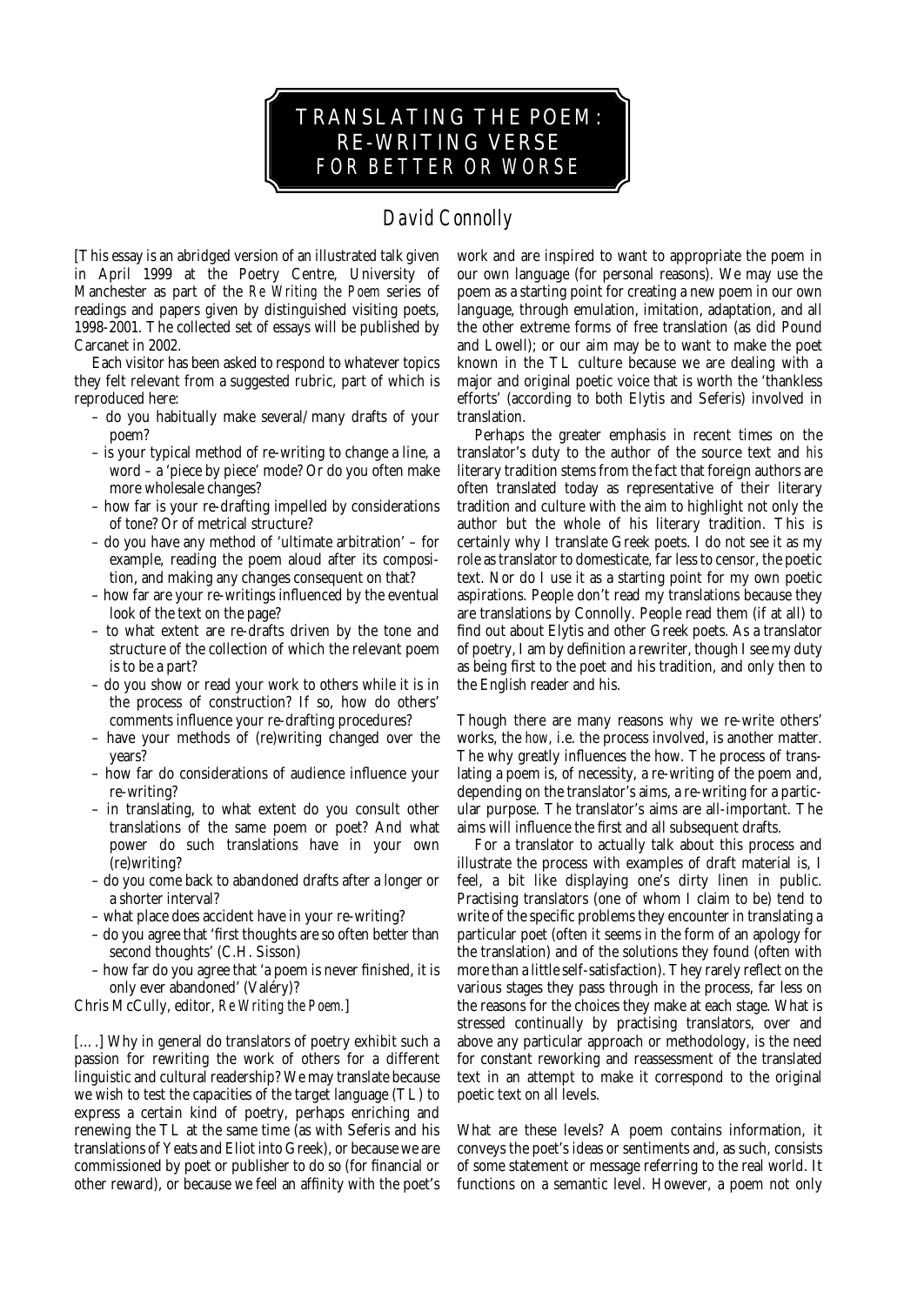informs but delights through the *manner* in which it informs. It may not exhibit the traditional verse forms of metre or rhyme, but, insofar as it is successful as a poem, it will be characterised by rhythm and certain formal devices which constitute its orchestration and allow us to talk of a poetic style. It functions, therefore, on a stylistic level. Thirdly, any poem, insofar as it functions as a poem for a particular reader, will have an emotional effect; it will have a communicative impact over and above any message or style it may possess. In other words, it also functions on a pragmatic level. If then a translation of a poem is to be successful, it must function on these three levels, and in ways corresponding to those of the original poem.

There is, however, a further level: the 'poetic' or normative level, which simply means that in addition to the difficulties involved in accounting for the poem's content, form and effect, the translator of poetry has also to produce a text that will meet the reader's expectation of a poem in the TL culture. The 'poetic' or normative level refers to the fact that if you want to be read, whether as a poet or translator, your poem has to conform to the prevalent poetic norms or sensibility in a given culture. It has to have some intrinsic poetic quality defined in terms of the poetic norms of a particular time, place and tradition. This basically amounts to an acknowledgement of the expectations of the readership for poetry in a specific language or tradition.

It is the attempt to account in the translation for all the levels on which a poem functions that results in so many drafts. How many is 'so many'? I always do the first draft of a poem in pencil. This allows me to write between lines and in the margins, draw arrows over the page, squash in second and third possible solutions in the same space, and respond to the text in a way that I couldn't on the computer. The second draft is the result of typing all this onto the computer and tidying it up, making certain choices as the draft is being typed. The third draft is the use of the pencil on the clean second draft and the classifying and ordering of questions to ask the poet. Many translators today work with or consult the poet they are translating, and the original poet's role in the translation process has grown. Even when the poet does not know the TL well (as was the case with Elytis and English), the poet can be of invaluable help to the translator. For apart from being (if no longer an 'authority', then at least) a reliable source on questions of meaning and interpretations of his work, the poet is also an invaluable source when it comes to rhythm, emphasis and tone. I ought to add, however, that consulting the poet can of course have its disadvantages, particularly when the poet *does* know the TL. Keeley remarks in connection with his collaboration with Seferis that working with the poet was a strong inhibition and talks of Seferis' 'hovering image'. The fourth draft is the re-working of the translation in the light of the 'explanations' given by the poet. The fifth draft is the 'final' polishing.

From the first draft, I'm already trying to account for and balance all the translation factors involved and the successive drafts really reflect various stages of refining and fine-tuning. The first drafts represent more a wrestle with individual words, with word order and syntax, and the later drafts give more attention to the poetic quality of the translated text, so I suppose that generally speaking it's a bottom-up process with a gradual shift in attention from the lexical and phrasal level to the textual level. Or, in terms of the poem's various functions, from the semantic to the stylistic to the pragmatic to the 'poetic' or normative level.\*

## *The Obscure Verb*

I am of another language, sadly, and of the Secret Sun so Those unaware of celestial matters know me not. Imperceptible As an angel upon a tomb I trumpet forth white fabrics That flap in the air and then again in-fold Revealing something my sated beasts, perhaps, till finally There remains a sea-bird an orphan over the waves

As happened. Yet for years now in mid-air I've grown tired And I've need of earth though this remains shut and sealed Latches on door bells barely heard; nothing. Ah Speak to me you believable things! Girls who appeared from time to time Out of my breast and you old farmsteads Forgotten taps left running in slumbering gardens Speak to me! I've need of earth Though this remains shut and sealed So, accustomed as I am to shortening i's and lengthening o's

Now I'm fashioning a verb; like a burglar his pass-key A verb ending in -ate or -age or -ise One to obscure your one side until Your other side appears. A verb with few vowels yet Numerous consonants deep-rusted d's or c's or t's Purchased at bargain prices from Hades' stores Since from such places it's easier To emerge like Darius' ghost terrifying

the living and the dead

Here let heavy music be heard. And lightened let the mountains

Move. Time to test the key. So saying I; d e c r a s t i c a t e

A strange fierceness appears masquerading as spring With sharp rocks and pointed shrubs everywhere Next plains riddled with Zeus and Hermes Finally a sea mute like Asia All shredded seaweed and Circe's eyelashes

So what we call 'celestial' is not; 'love' not; 'eternal' not. Not

One thing accords with its name. Nearest to slaughter Grow dahlias. And the tardy hunter with ethereal game Returns. And it's always – alas – too soon. Ah We never suspected how undermined by divineness The world is; what perpetual rose's gold it needs to

<sup>\*</sup>What follows is the full text of Elytis' 'The Obscure Verb'. Readers will find the translation, in facing page from the original Greek, in Odysseus Elytis, trans. David Connolly, *The Oxopetra Elegies* (Harwood: Amsterdam/ OPA), pp. 64–9).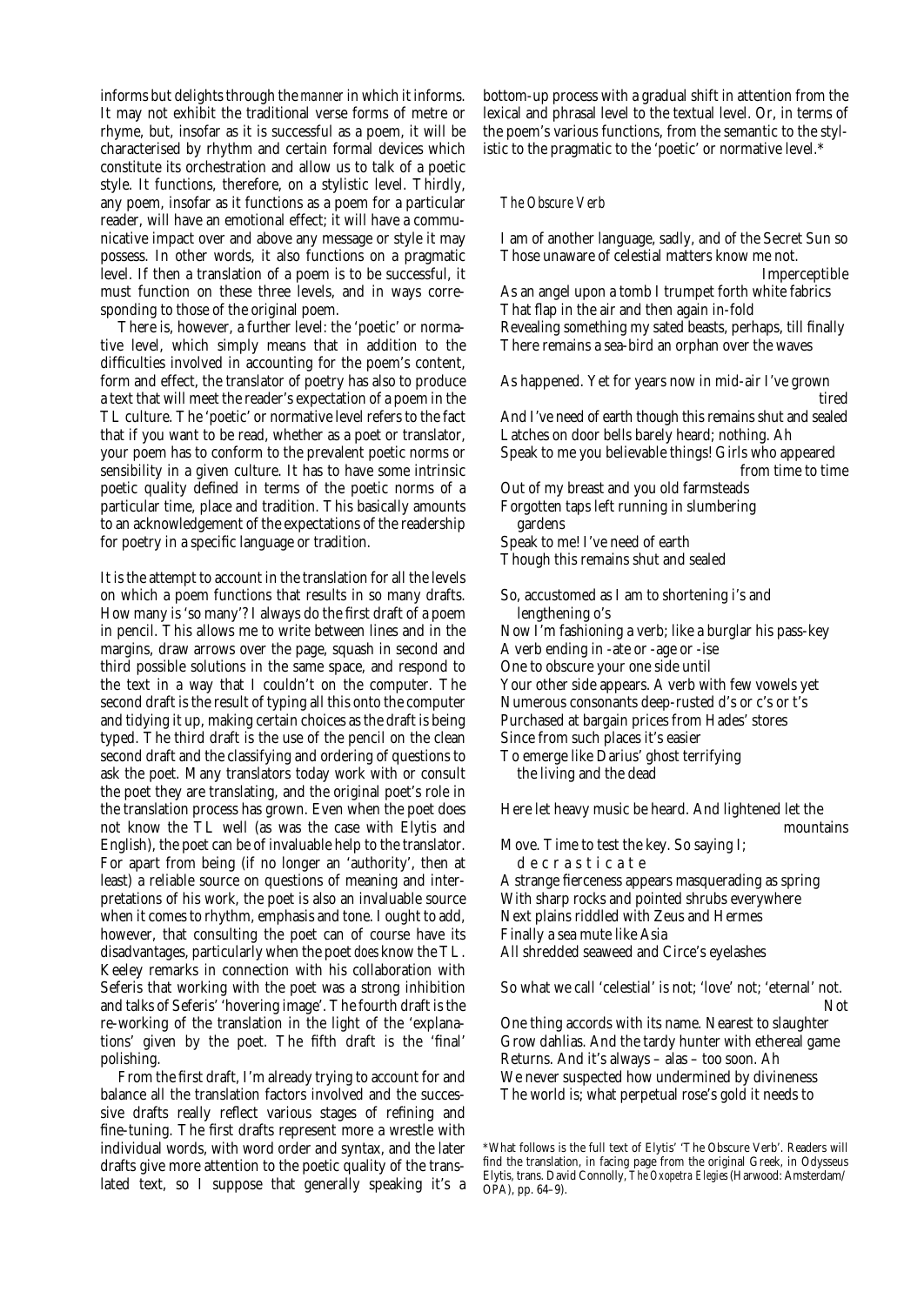balance The void that we leave, hostages all of a different duration That our minds' shadow conceals. So be it

Friend you who hear, do you hear in the citrons' fragrance The distant bells? Do you know the garden's corners

where The evening breeze entrusts its new-born? Did you ever Dream of a vast summer that you might cross No more encountering Furies? No. That's why I

decrasticate

For the heavy bolts creaking give way and the great portals open

To the Secret Sun's light for an instant, that our nature the third may be revealed

There's more. I won't go on. No one accepts what's free In an evil wind you're lost or peace follows

This much in my language. And more by others in

others. Though

Only against death is truth given.

| PHMA TO <i>EKOTEINON</i> | Title               |
|--------------------------|---------------------|
| [VERB THE DARK]          | Literal translation |
| <i>THE OBSCURE VERB</i>  | <b>Translation</b>  |

<sup>Σ</sup>*KOTEINON.* The obvious translation is 'dark', which would be in keeping with the mysterious and enigmatic quality Elytis wants to give to his poetry in general, and to this verb in particular. The English word 'obscure', however, while retaining all the connotations of 'dark', perhaps better conveys the sense of 'abstruse', 'vague' and 'hidden'. What finally convinced me of the appropriacy of the word 'obscure' was a reference I saw to Heraclitus as the 'σκοτεινοζ' philosopher (Lat. 'obscurus'). The 'obscurity' of many of Heraclitus' sayings is precisely the type of obscurity Elytis wishes to produce with his manufactured verb. I often 'chance on' words I'm looking for in this way, though what we call 'chance' or even 'inspiration' is usually the outcome of all the work that has preceded. I also note with some surprise that I had chosen 'obscure' in my first draft, changing it to 'dark' in the second, and eventually coming back to 'obscure' in the fifth, which perhaps lends some credence to the idea that 'first thoughts are often best'.

One of the main translation problems in this poem is the 'obscure verb' itself, a verb fashioned by Elytis.

| Το κλειδι                                |    |
|------------------------------------------|----|
| Μετατοπιζονται. Ωρα να δοκιμάοω ά. Λέω:  | 25 |
| [Be-moved. Time to test the key. I-say:  |    |
| Move. Time to test the key. So saying I: |    |
| καταρκυθμεύω                             |    |
| katarkythmevo                            |    |
| decrasticate                             |    |

κ α τ α ρ κ υ θ µ ε ´υ ω*.* The verb in Greek is non-existent and has been fashioned by Elytis in keeping with the guidelines he sets himself in the text of the poem. I have attempted to follow the same guidelines in English and to create a verb which functions in the translation in the same way that Elytis' verb does in the Greek original. I can't enter

into a discussion of this function here, but content myself by referring to something Chris McCully touched on in his contribution to the *Re Writing the Poem* series: '[…] I have often been uncomfortably aware that poems… may often contain subconscious truths to which we have otherwise little access. I've also noticed that accessing these truths – they are mythic truths, but myth itself is an invention about truth – tends to happen when the conscious mind is otherwise unoccupied, or distracted, or weakened…' This is precisely the function of this verb, 'to obscure your one side till your other side appears', i.e. to repress the workings of the logical mind that the poetic apprehension may come into play (see line 38). It cannot be translated as it doesn't exist, and any transliteration of this word into English would have no meaning for the TL reader and also the added disadvantage of being foreign to the linguistic system. (The verb in Greek contains a common prefix and verb-ending and has been fashioned by Elytis in keeping with the norms of the Greek linguistic system.) I re-created *decrasticate,* a verb fashioned in English in accordance with Elytis' specifications and in keeping with the norms of the English linguistic system, reproducing the harsh, rusty sounds of the key turning in a lock.

This verb is an extreme case of what might be termed 'deviant language'. The poem contains many examples of less extreme forms of deviation:

Ωοτε λοιπόν, αντό που λέγαμε 'ουρανός' δεν είναι; 'αγάπη' δεν; 31

[So then, that which we-called 'sky' not is; 'love' not; *So, what we called* '*celestial' is not;* '*love' not;*

'αιωνιο' δεν.∆εν 'eternal' not. Not] *'eternal' not. Not*

δεν εiιναι; … δεν; … δεν.∆εν. In the first and last instances, the negative particle is used normally with the verb. In the second and third instances, the verb is omitted. The problem for the translator is to find an English translation for the negative particle that works in all instances, without, of course, normalising the deviation from the unmarked usage present in the Greek.

The other major problem for a translator is, of course, the problem arising from the characteristic stylistic devices employed by Elytis. This particular poem and the collection from which it is taken makes pronounced use of alliteration, assonance and internal rhyming. For example:

| Κι έχω ανάγκη από γης που αυτή μένει κλειστή           |
|--------------------------------------------------------|
| και κλειδωμένη                                         |
| [And I-have need of earth that this remains closed and |
| lockedl                                                |
| Though this remains shut and sealed                    |

<u>κλει</u>στή και κλειδωμένη. Care should be taken to reproduce the alliteration of the [k] sound, which is quite easy to do here, through the [s] sound in English. [A solution I did not come up with, however, until the third draft.]

And:

Υστερα πεδιάδες διάτρητες από Δίες κι Ερμήδες 28